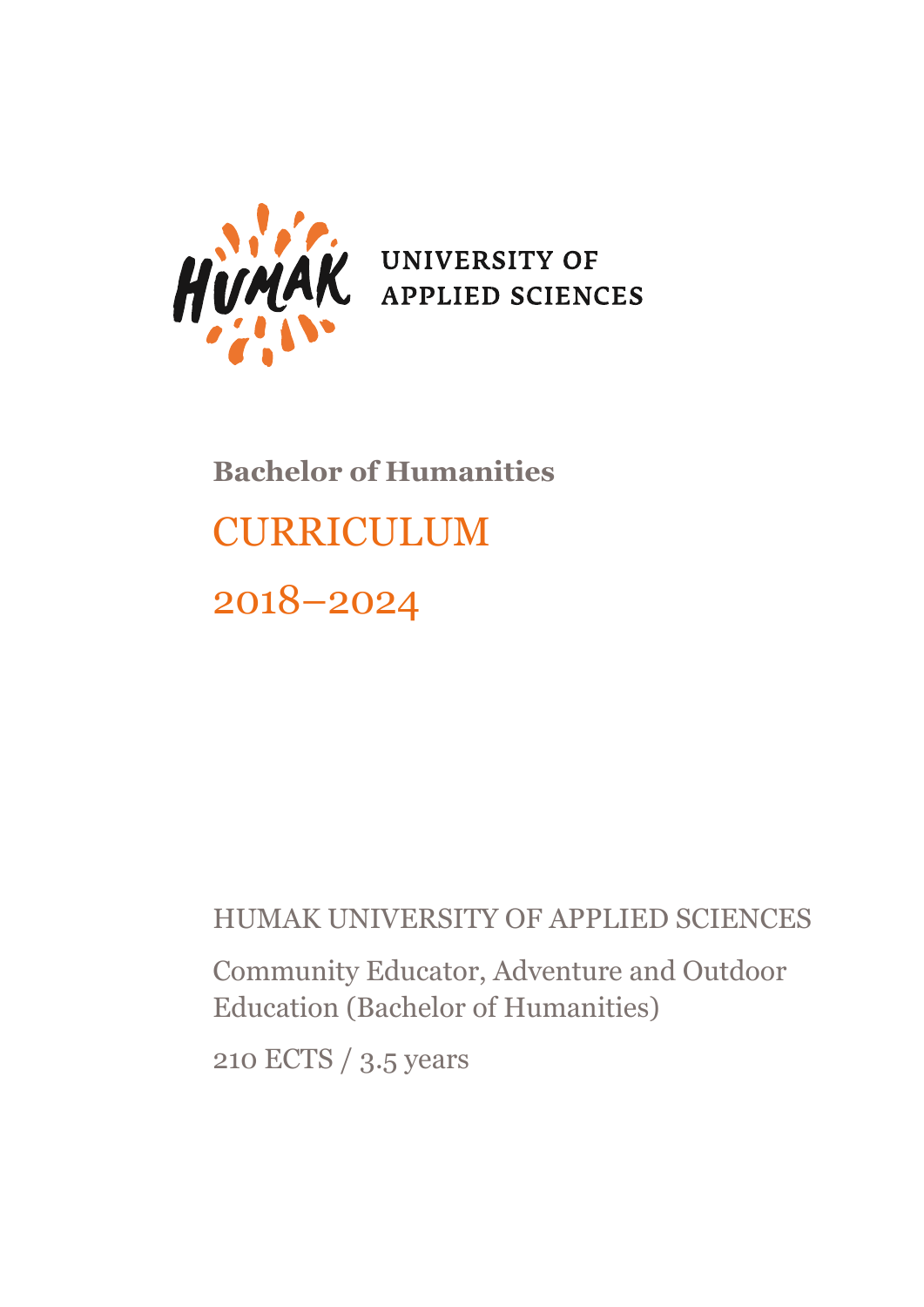| 1. |                                                             |  |
|----|-------------------------------------------------------------|--|
| 2. |                                                             |  |
| 3. |                                                             |  |
|    |                                                             |  |
| 4. |                                                             |  |
| 5. |                                                             |  |
|    |                                                             |  |
|    |                                                             |  |
|    |                                                             |  |
|    |                                                             |  |
|    |                                                             |  |
|    |                                                             |  |
|    |                                                             |  |
|    |                                                             |  |
|    |                                                             |  |
|    |                                                             |  |
|    |                                                             |  |
|    |                                                             |  |
|    | Community educators as adventure education experts 5 ECTS11 |  |
|    | PEDAGOGICAL SKILLS IN ADVENTURE EDUCATION 40 ECTS 11        |  |
|    |                                                             |  |
|    |                                                             |  |
|    |                                                             |  |
|    |                                                             |  |
|    |                                                             |  |
|    | TECHNICAL SKILLS IN ADVENTURE EDUCATION 30 ECTS  13         |  |
|    |                                                             |  |
|    |                                                             |  |
|    |                                                             |  |
|    |                                                             |  |
|    |                                                             |  |
|    |                                                             |  |
|    |                                                             |  |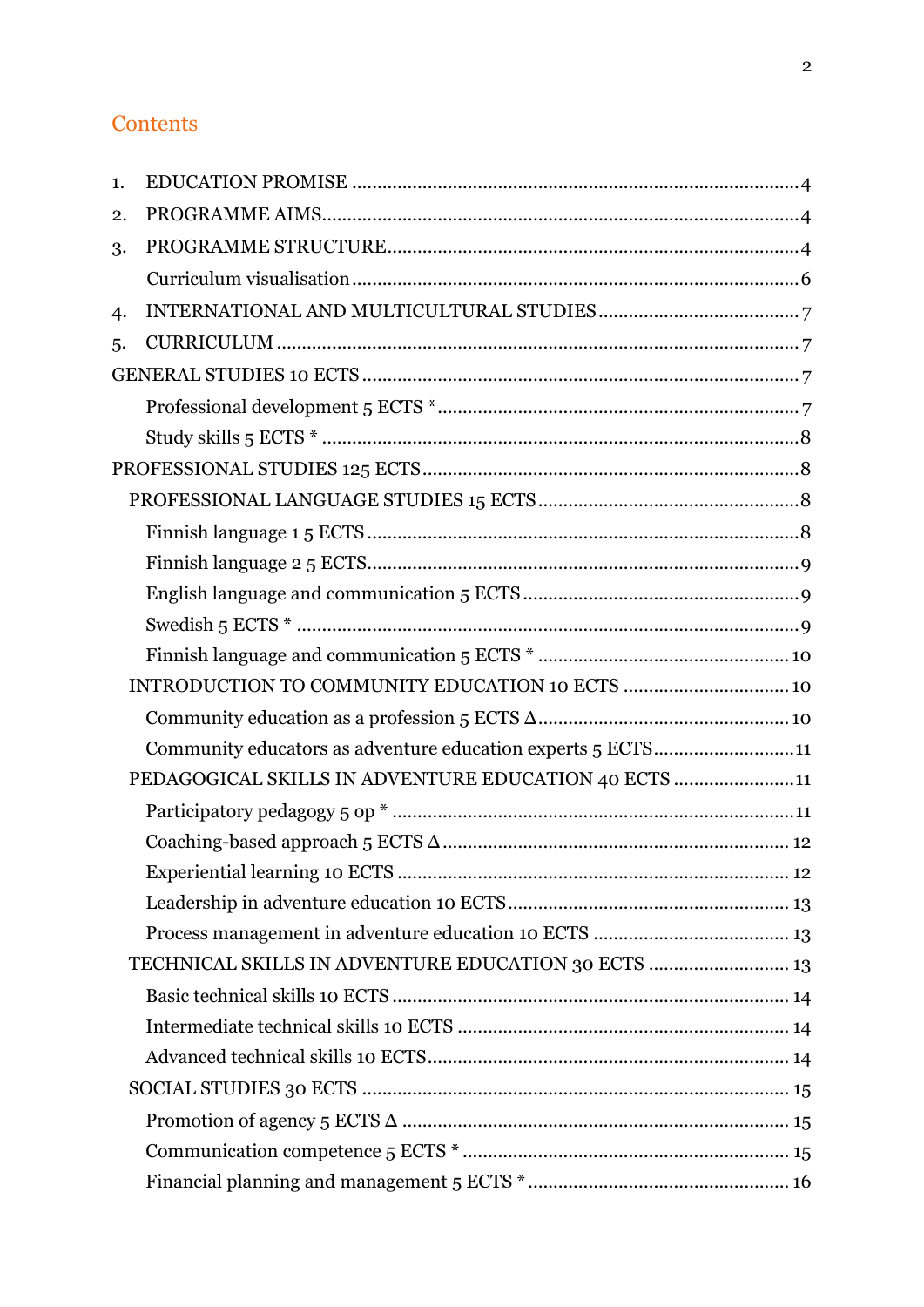| PROFESSIONALISM IN ADVENTURE EDUCATION 30 ECTS  17      |  |
|---------------------------------------------------------|--|
|                                                         |  |
|                                                         |  |
| STUDIES IN APPLIED RESEARCH AND DEVELOPMENT 30 ECTS  18 |  |
|                                                         |  |
|                                                         |  |
|                                                         |  |
|                                                         |  |
|                                                         |  |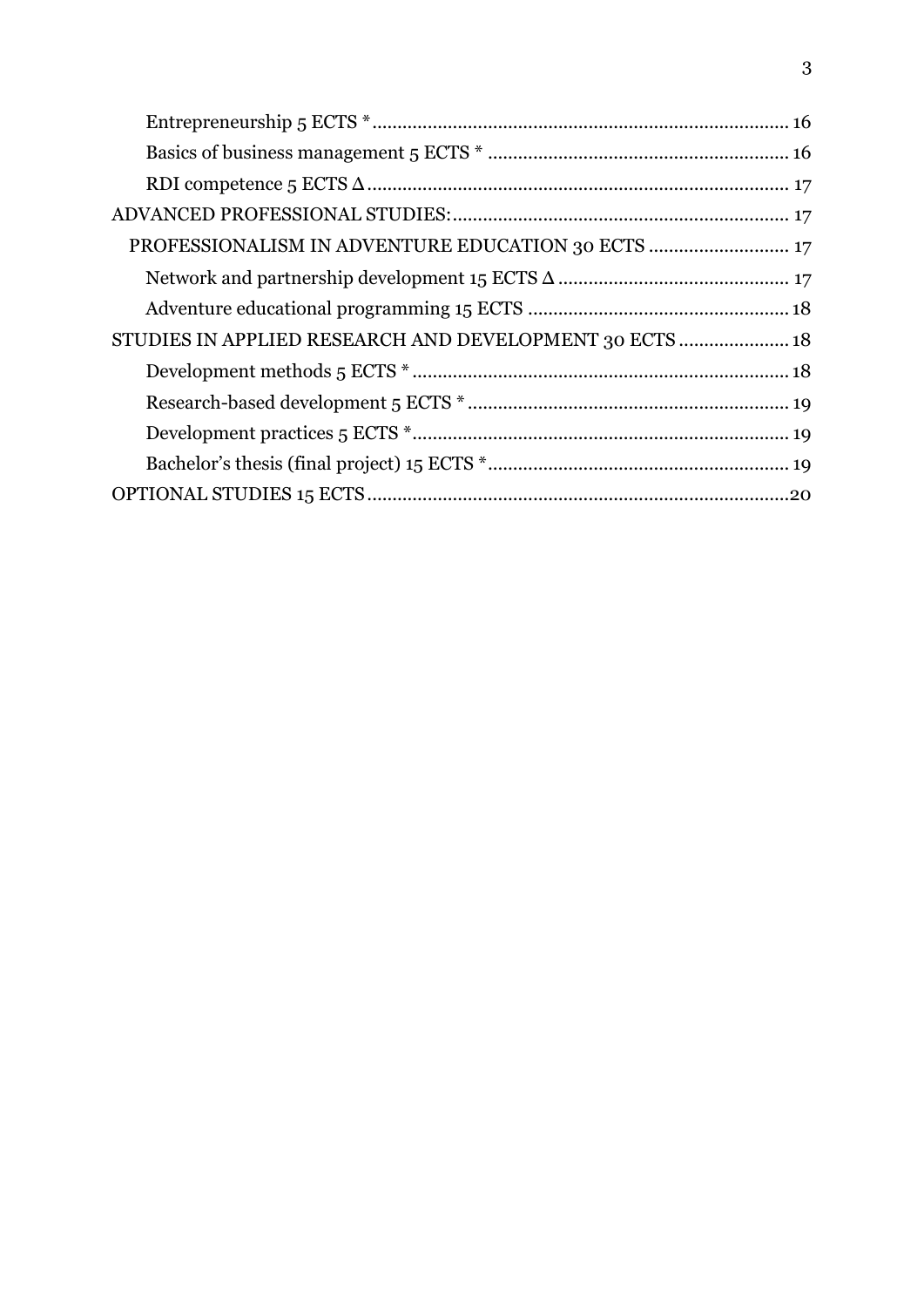# <span id="page-3-0"></span>**1. EDUCATION PROMISE**

The degree programme in community education with adventure educational specialisation is a UAS-level bachelor's degree programme. The degree meets the criteria set by the Finnish qualifications system for universities of applied sciences and by the European qualifications framework and the national framework for qualifications and other competence modules in Finland (level 6).

Adventure education aims to support the growth, development and agency of individuals, groups and communities through adventure-based activities. The studies are based on a multidisciplinary theoretical framework that is put into practice in authentic learning environments. During the studies, students learn to plan and carry out safe adventure educational processes for different target groups and to evaluate and develop adventure educational activities.

The studies in community education with adventure educational orientation coach the students towards the mastery of the variety of skills needed in the professional field of community and adventure education. Students acquire the essential principles and practices of preventive work and well-being promotion and familiarise themselves with the different forms of action within communities and society. Students acquire pedagogical, social, technical, environmental and safety skills and are also prepared for entrepreneurship. Practical training periods and collaboration with different workplaces are an essential part of developing the community skills and adventure educational competences of the students.

Graduates from this programme can choose different career paths in the different sectors of national and international working environments. Community educators with adventure educational specialisation can be employed e.g. in the field of youth work, organisational work, education and training, well-being services, or nature- and adventure-based entrepreneurship.

# <span id="page-3-1"></span>**2. PROGRAMME AIMS**

The intended outcomes of the adventure educational degree programme follow closely the core competencies of the degree programme in community education, which are pedagogical, community, social and development competencies. Moreover, there is an emphasis on the technical skills related to adventure activities. Environmental competences and safety skills intersect all other competences of adventure educators. In the curriculum, the competency framework is described as study modules that consist of courses whose intended learning outcomes become more advanced as the studies proceed.

# <span id="page-3-2"></span>**3. PROGRAMME STRUCTURE**

The studies in community education consist of general studies, professional studies, advanced professional studies, and studies in applied research and development. In addition to these, students supplement their skills with optional studies.

During the studies, students work in multiple authentic learning environments and share their learning and work experiences in coaching groups. As the studies proceed and students acquire a stronger theoretical basis, the number of assignments that require independent work and more complete mastery is increased.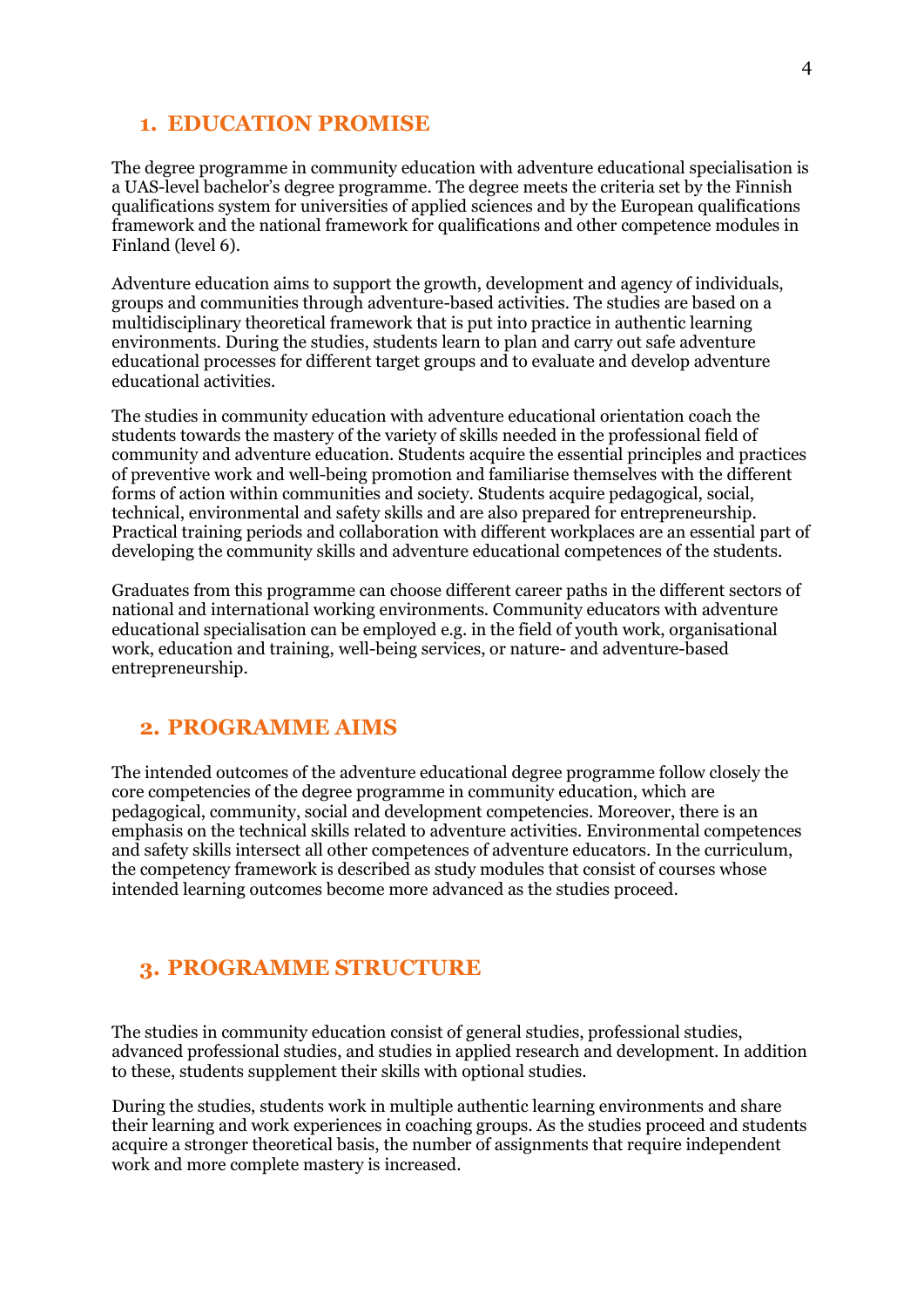Students improve their information literacy throughout the studies: In the early stages of the studies, students familiarise themselves with the basic skills of information retrieval, critical evaluation and ethical utilisation of information. Midway through their studies, versatility in utilising retrieved information is emphasised, as well as evaluating the need for information as part of reflecting on the learning experiences. In the final stages of study, students are required to have fluent and wide-ranged skills in information retrieval and to be able to utilise information for applied development and research processes. During the studies, students operate in different work-related information environments.

#### General studies:

In general studies, students orientate themselves towards studying at a university of applied sciences and the basics of community education. Students are pedagogically prepared for the studies and they understand the meaning of self-determination for study progress and professional growth.

#### Professional studies:

The basics of professionalism in community education lays the foundation for the professional mind-set, identity work and actions of a community and adventure educator. Furthermore, the foundation for language skills both in Finnish and international working environments is laid during the professional studies.

The professional studies include courses that are common to all programmes (Cultural Manager, Interpreter, Community Educator) and are implemented in cooperation between two or three of the programmes. The contents and learning environments may have different weightings depending on the chosen programme. The professional courses common to all programmes are: Human rights and diversity (5 ECTS credits), Communication competence (5 ECTS credits), Management and workplace community skills (5 ECTS credits), Participatory pedagogy (5 ECTS credits), Financial planning and management (5 ECTS credits), Entrepreneurship (5 ECTS credits), Basics of business management (5 ECTS credits), and Innovation (5 ECTS credits). In the Community Educator programme, the Innovation course is part of the advanced professional studies.

### Pedagogical competence in adventure education:

Students familiarise themselves with the theoretical and practical basis of community and adventure education. Students learn to plan, implement and evaluate goal-oriented and pedagogically justified adventure educational processes. Safety and environmental issues intersect the study module. Pedagogical skills are closely integrated with technical skills, and together these skills build up the core competency of an adventure educator.

#### Technical skills in adventure education:

The study module consists of courses that lay the foundation for an adventure educator's technical skills. During the studies, students acquire basic technical knowledge and skills needed in adventure educational activities and understand the meaning of technical skills in educational, learning and instruction processes. Safety and environmental skills intersect the study module of technical skills in adventure education.

#### Social studies:

The study module focuses, firstly, on the agency of an individual and empowering this agency in different communities as well as in society, and secondly, on economic and business competencies. Moreover, students improve their skills in communicating and interacting in different communities and in society.

#### Advanced professional studies:

Students strengthen their community and adventure educational expertise: they familiarise themselves with adventure educational programming as well as networking and partnerships in both national and international environments.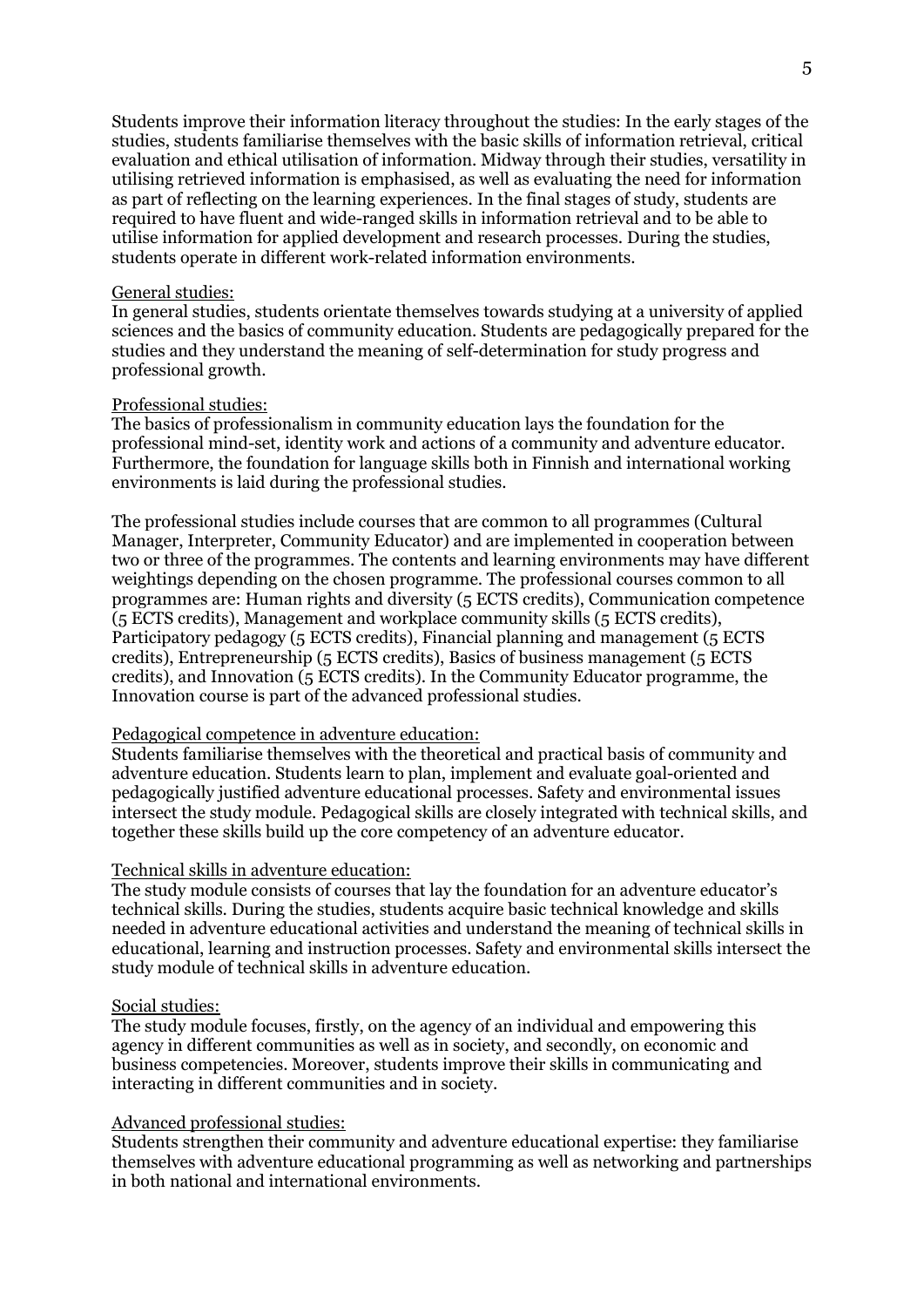#### Studies in applied research and development:

Through the study module in applied research and development, students learn to apply the methods of research and development-oriented work and to meet different work-related development needs. Students learn to assess different working approaches, to evaluate needs for structural development as well as to seek reasoned solutions. The studies in applied research and development lay the foundation for strengthening the competencies in research, development and innovation work in authentic work environments, development projects and networks.

#### Optional studies:

Through optional studies, students strengthen their own professional competences or gain new insights into their professional competences. During the studies, students may choose optional studies according to their own progress plans.

# <span id="page-5-0"></span>**Curriculum visualisation**



# **BACHELOR'S DEGREE IN ADVENTURE AND OUTDOOR EDUCATION COMMUNITY EDUCATOR (BH)**

The profile table of Community Educator with adventure educational specialisation is read from bottom to top. The degree consists of general studies (10 ECTS), professional studies (125 ECTS), advanced professional studies (30 ECTS), and studies in applied research and development (30 ECTS). The course in professional development (5 ECTS) under the general studies module is linked to the student's personal development goals and to the demonstration of professional development throughout the studies (the electronic portfolio). Optional studies (15 ETCS) are described vertically on the left-hand side of the table. This is to illustrate that optional courses can be taken at any stage of the studies.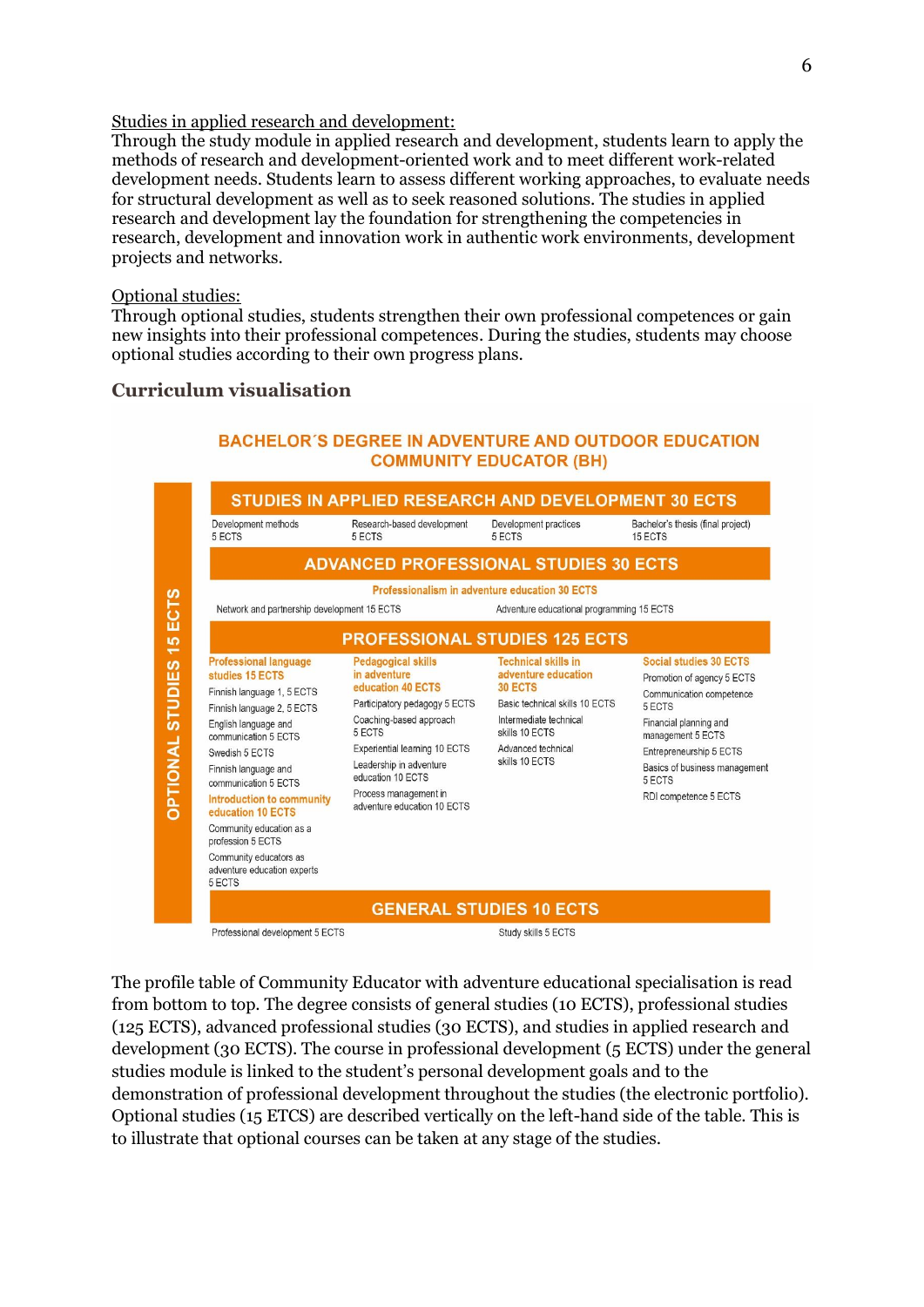# <span id="page-6-0"></span>**4. INTERNATIONAL AND MULTICULTURAL STUDIES**

The purpose of international and multicultural studies at university of applied sciences is to coach students to operate in international and multicultural environments and to understand the principles of diversity, global challenges, and sustainable society. Each educational field and degree program realises these studies differently.

The bachelor's degree programme in adventure education – its premises, language of instruction, target group – is international and multicultural by nature. Internationalisation and multiculturalism intersect the whole degree programme, and, additionally, they are put into practice e.g. through student exchange in partnering educational institutions, through practical training, development and final projects (bachelor's theses) in multicultural and international environments, through participation in national and international projects and networking, and through possible intensive courses organised in collaboration with partnering educational institutions. During the final phase of studies, students familiarise themselves with international and multicultural work, networks and developing them.

# <span id="page-6-1"></span>**5. CURRICULUM**

# <span id="page-6-2"></span>**GENERAL STUDIES 10 ECTS**

The study module includes the courses Professional development 5 ECTS and Study skills 5 ECTS. After the completion of the module, students are able to plan and evaluate their own learning and professional development on a competency basis throughout the studies. Students are able to draft career plans, make their knowledge and skills visible, evaluate their skills and write CVs and cover letters. Students understand the meaning of interaction and cooperation skills and networking both in learning and in professional contexts. Students are able to share what they have learned with other students and act as peer mentors during the studies.

# <span id="page-6-3"></span>Professional development 5 ECTS \*

Intended learning outcomes

Students:

- are capable of self-management, self-determination and taking responsibility for their studies and work
- are capable of competence-based planning and evaluation of their own professional growth
- are able to demonstrate their skills and knowledge
- can use their interaction and cooperation skills in their studying and working communities
- can apply the principles of professional ethics and sustainable development

# Contents:

Students draft electronic portfolios for continuous evidence of their professional development. They prepare for and participate in development discussions and present their career plans.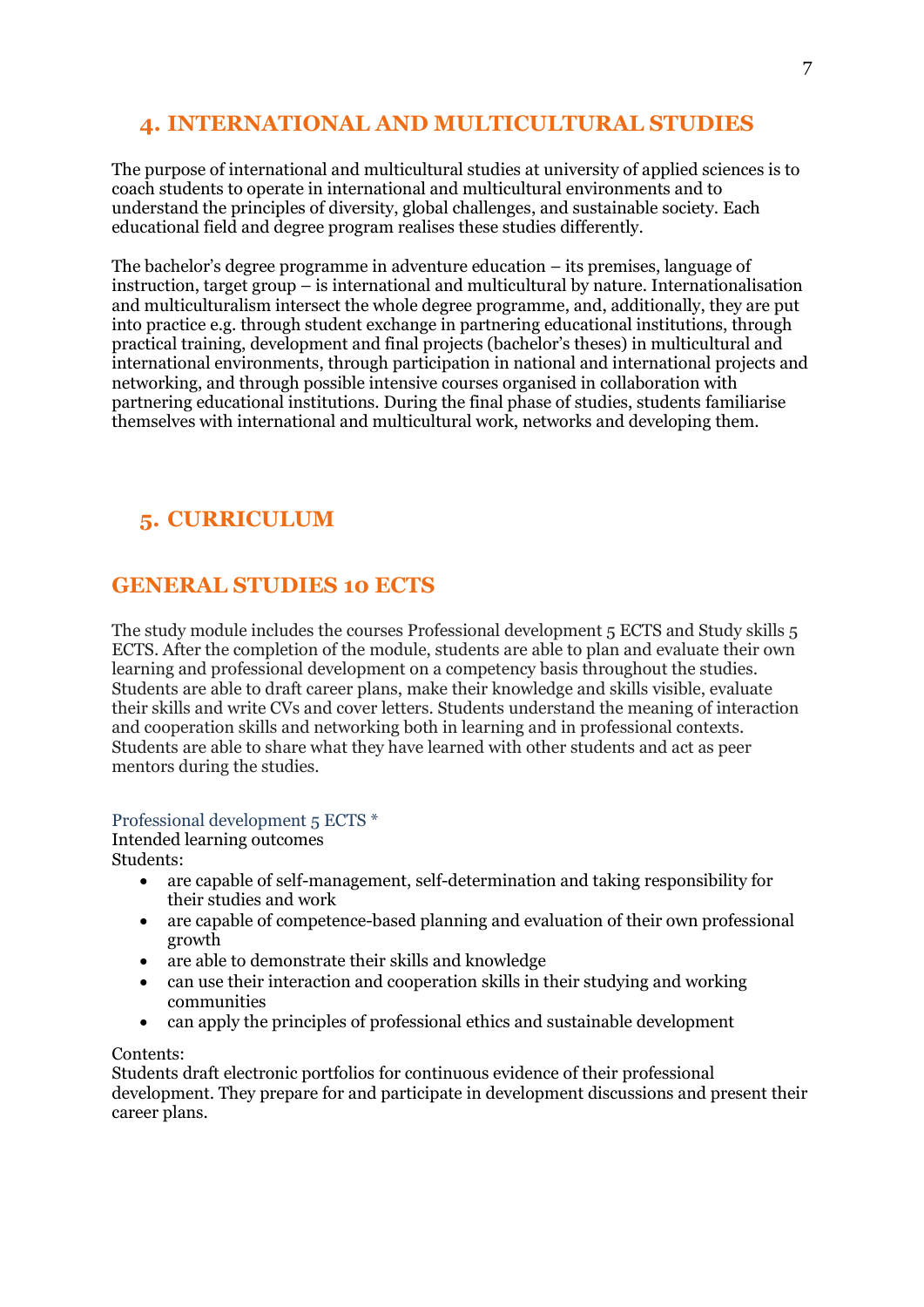# <span id="page-7-0"></span>Study skills 5 ECTS \*

Intended learning outcomes Students:

- are familiar with Humak's general pedagogical principles and practices as well as the different learning theories
- are aware of the study skills required at university level
- are able to evaluate their studying capacity in relation to the university requirements in their field of study
- can use study-related information and communication technology, communication channels and operate in different learning environments
- can identify professional environments and networks in their own field

# Contents:

Students are prepared for learning through coaching pedagogy and for utilising the different learning environments and equipment. Students familiarise themselves with Humak's student union (HUMAKO). During the studies, students focus on the different areas of studying capacity, accessibility and the different support forms of learning difficulties (possible adaptation or accommodation).

# <span id="page-7-1"></span>**PROFESSIONAL STUDIES 125 ECTS**

# <span id="page-7-2"></span>**PROFESSIONAL LANGUAGE STUDIES 15 ECTS**

The professional language studies for community educators with adventure educational specialisation consist of altogether 15 ECTS.

For students without Finnish basic education, the language studies consist of basic studies in Finnish and studies in English language and communication:

- Finnish language 1, 5 ECTS
- Finnish language 2, 5 ECTS
- English language and communication, 5 ECTS

For students with Finnish basic education, the language studies consist of studies in the second national language, studies in English language and communication, and studies in Finnish language and communication:

- Swedish, 5 ECTS (or substituting studies in Finnish, 5 ECTS)
- English language and communication, 5 op
- Finnish language and communication, 5 op

# <span id="page-7-3"></span>Finnish language 1 5 ECTS

(Finnish for beginners 1) Intended learning outcomes Students

- identify and understand simple and short Finnish words and sentences spoken at a tranquil pace
- identify and understand simple and short words and sentences in written Finnish
- are able to produce a moderate number of simple and short words and sentences in both spoken and written Finnish
- manage simple discussions and everyday situations in Finnish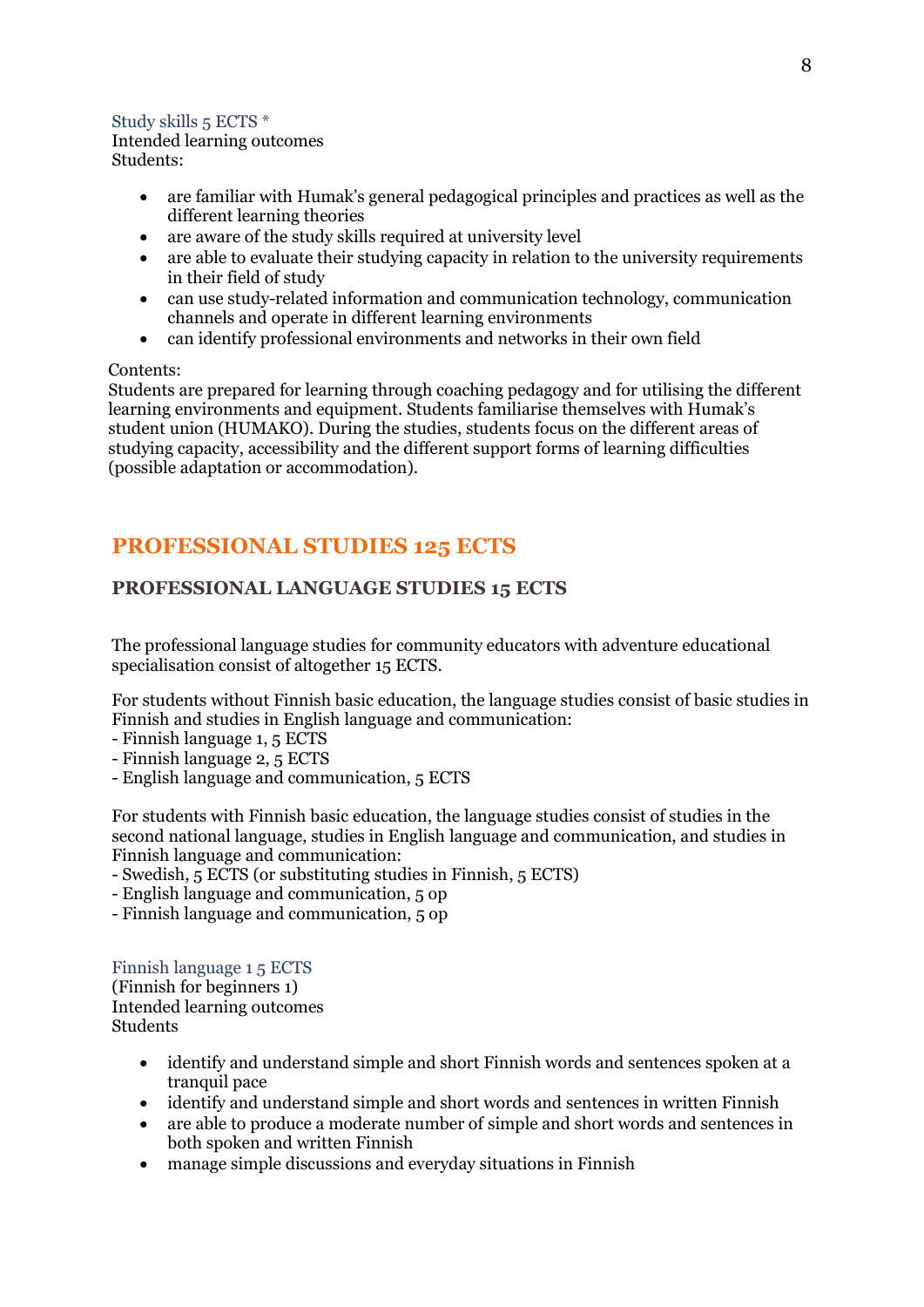Students familiarise themselves with the most common Finnish phrases and learn basic vocabulary and grammar to be able to manage everyday situations in Finnish. The course establishes the foundation for studying the Finnish language. The intended learning outcomes equal reference level A1 in the Common European Framework of Reference for Languages.

# <span id="page-8-0"></span>Finnish language 2 5 ECTS (Finnish for beginners 2)

Intended learning outcomes Students:

- are able to understand simple vocabulary and short sentences in spoken Finnish
- are able to understand simple and short texts in Finnish
- are able to produce simple words and sentences in both spoken and written Finnish
- are able to communicate in Finnish in simple discussions and everyday situations

# Contents:

Students develop their skills in both spoken and written Finnish. Students are prepared to use Finnish in everyday situations. This course complements the course Finnish for beginners 1. The intended learning outcomes equal reference level A2 in the Common European Framework of Reference for Languages.

# <span id="page-8-1"></span>English language and communication 5 ECTS

Intended learning outcomes Students:

- are familiar with the terminology of their own professional field
- are able to evaluate their own communication skills and to understand different communication processes and means to create and maintain interaction
- know the basics of group communication and characteristics of interactional situations in communities
- are able to interact in different international situations within the professional field
- are familiar with the characteristics formal communication, both written and spoken, and with the essential text types of working life as well as with related language use recommendations
- know the characteristics of scientific texts
- identify needs for information, are able to retrieve and localise information essential for studies and professional growth and are able to use and evaluate information critically and ethically

# Contents:

During the course, students familiarise themselves with the different factors of communication, group communication and their own communication skills. Professional terminology, formal communication, research communication, identifying needs for information, the basics of information retrieval and information management.

# <span id="page-8-2"></span>Swedish 5 ECTS  $*$

Intended learning outcomes Students:

> • are able to use the professional terminology of their own field in both spoken and written Swedish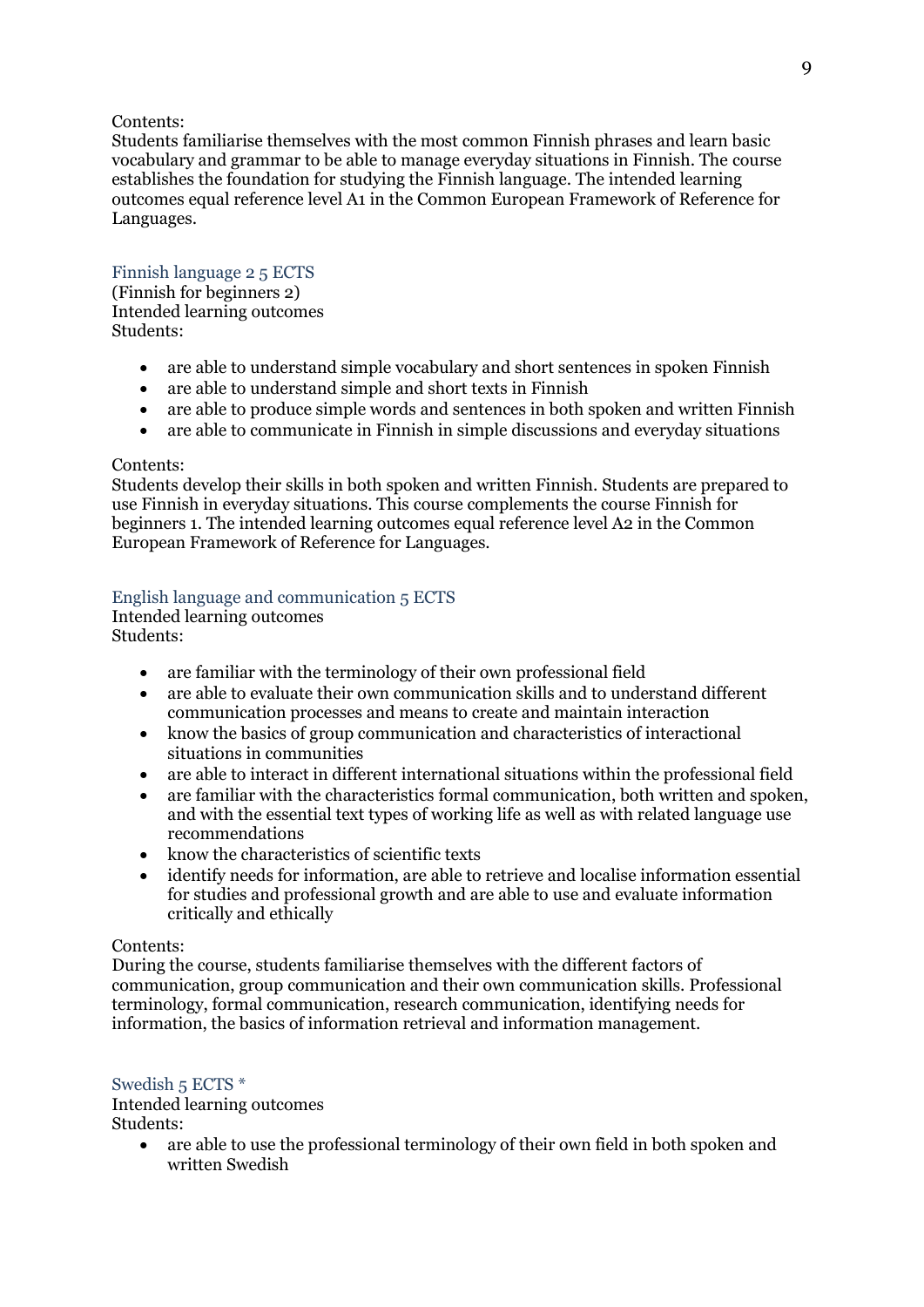- are able to communicate in multi-professional working communities in both spoken and written Swedish
- are able to act in different international situations within their professional field
- are able to act in interviews and instructional situations
- manage job seeking and can present their working environment and duties
- are able to retrieve information in Swedish from sources related to their own field of study
- understand the difference between formal and spoken language and are able to use both appropriately

Written and oral communication in different interactional situations (e.g. reporting, negotiations, telephone conversations, e-mail, job seeking). Different interviews and instructional situations. Retrieving information related to own field of study and utilising it in order to maintain and update professional skills.

# <span id="page-9-0"></span>Finnish language and communication 5 ECTS \*

Intended learning outcomes

Students:

- are able to evaluate their own communication skills and to understand different communication processes and means to create and maintain interaction
- know the basics of group communication and characteristics of interactional situations in communities
- are able to give and receive justified feedback in a goal-oriented manner
- are familiar with the characteristics of formal communication and with the essential text types of working life as well as with related language use recommendations
- know the characteristics of scientific texts
- identify needs for information, are able to retrieve and localise information essential for studies and professional growth and are able to use and evaluate information critically and ethically

# Contents:

During the course, students familiarise themselves with the different factors of communication, group communication and their own communication skills. Formal communication, research communication, identifying needs for information, the basics of information retrieval and information management.

# <span id="page-9-1"></span>**INTRODUCTION TO COMMUNITY EDUCATION 10 ECTS**

# <span id="page-9-2"></span>Community education as a profession  $5$  ECTS  $\Delta$

Intended learning outcomes Students:

- acknowledge the values of their professional field and the ethics of working with people
- are familiar with the decision-making, service and advocacy systems of the Finnish society
- recognise the essential elements of the scientific basis and the theoretical framework of their professional field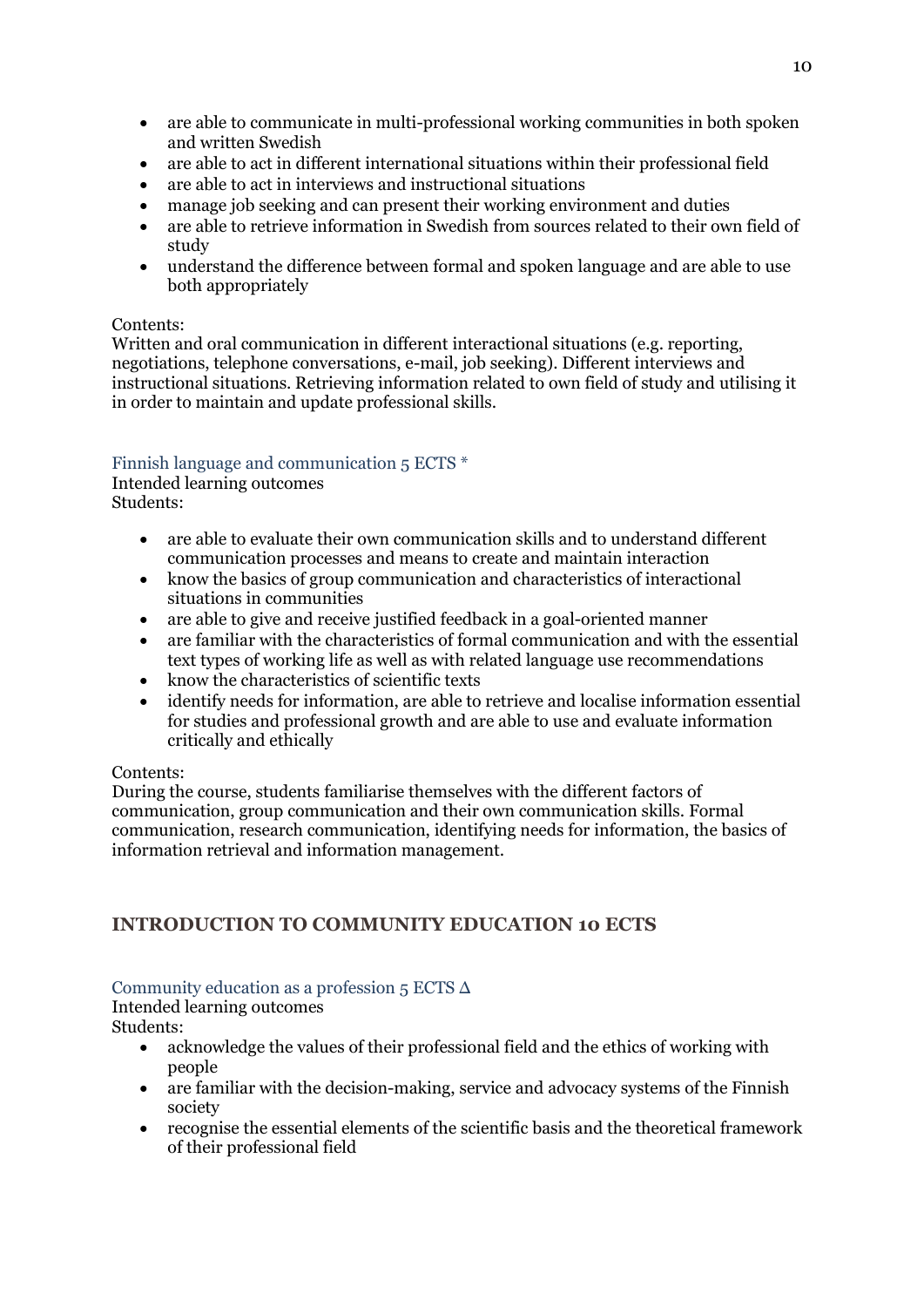- are familiar with the core competencies of the degree programme in community education
- familiarise themselves with the different working environments and career paths of community educators

Students familiarise themselves with community educator's work and employment opportunities in different professional environments. Students learn the basics of the theoretical framework and the values behind the degree programme in community education and of the core competencies of professional expertise. The course lays the foundation for a professional mind-set and the identity work of community educators.

# <span id="page-10-0"></span>Community educators as adventure education experts 5 ECTS

Intended learning outcomes Students:

- are familiar with the foundation and competency basis of adventure education
- recognise the potential and applicability of adventure education
- are familiar with the professional field of adventure education and the different career paths within it
- have an understanding of the essential national and international organisations and networks in the field of adventure education

#### Contents:

Students learn the basics of adventure education and its meaning in preventive work, in supporting the growth and development of individuals and groups, in promoting personal engagement, in reinforcing the sense of community, and in promoting well-being. Students acquire an understanding of the multiple fields of adventure education, such as youth work, organisational work, education, producing well-being services, as well as nature- and adventure-based entrepreneurship.

# <span id="page-10-1"></span>**PEDAGOGICAL SKILLS IN ADVENTURE EDUCATION 40 ECTS**

In this learning module, students familiarise themselves with the basic pedagogical competences needed in community and adventure education. Students learn to plan, implement and evaluate goal-oriented and pedagogically justified adventure educational processes. Students acquire the multidisciplinary theoretical framework of adventure education, especially with reference to educational and social sciences, as well as practical skills in group leadership, general management and process management. Safety and environmental issues intersect the whole module. The module of pedagogical competence consists of courses closely related to one another, and these courses are intertwined with the courses in technical skills. Together, they form the core competency of adventure education. The courses are carried out in versatile indoor and outdoor environments. The studies include practical training and other forms of cooperation with different workplaces.

<span id="page-10-2"></span>Participatory pedagogy 5 op \* Intended learning outcomes Students:

> are familiar with different learning theories and their meaning for pedagogical choices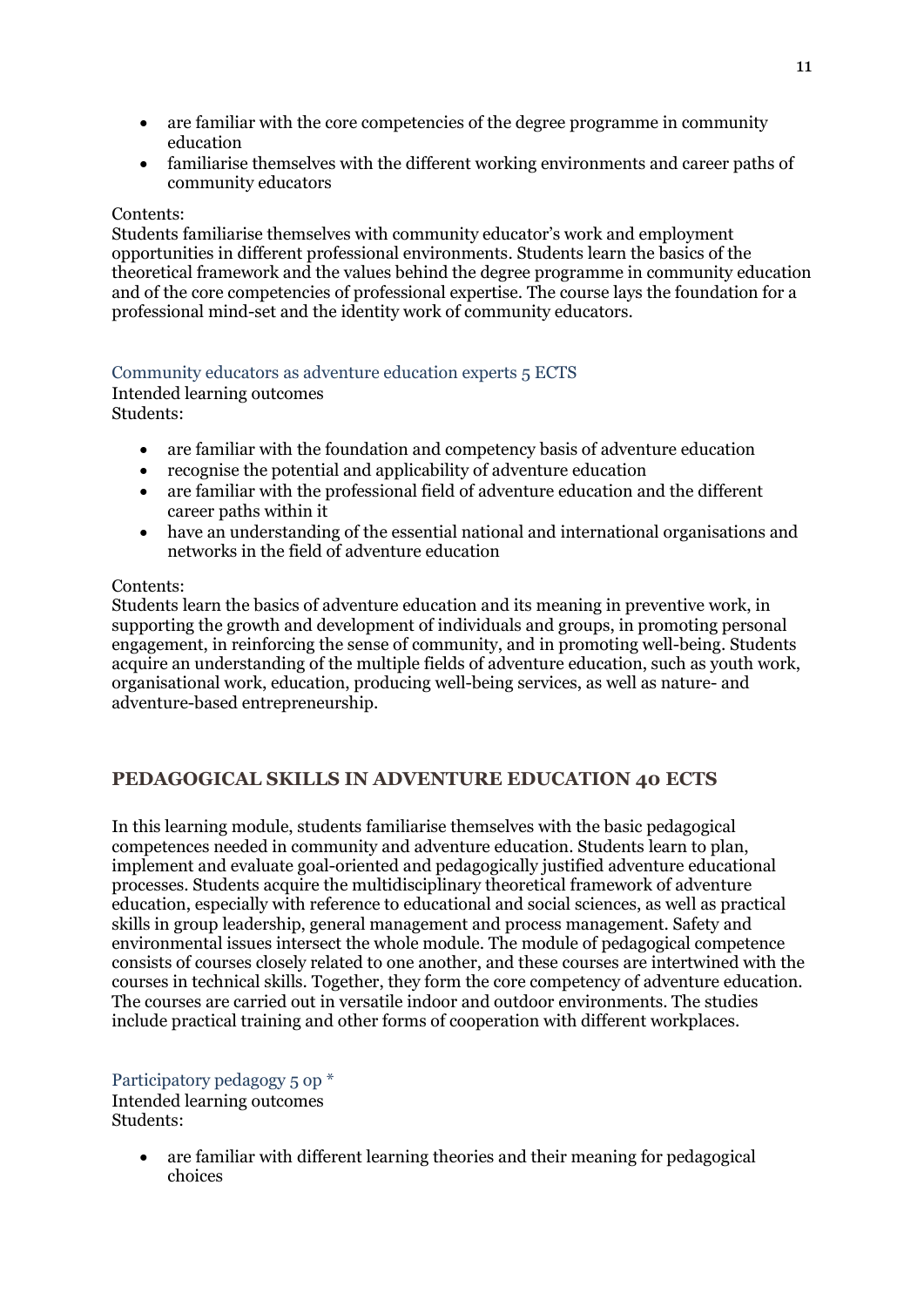- learn to apply different pedagogical methods in a target group and goal-oriented manner
- acknowledge the meaning of appreciative interaction as part of their pedagogical actions
- know the basic principles of social pedagogy and socio-cultural inspiring as well as applications of these principles
- are able to use the socio-dynamic approach as part of their pedagogical actions
- have an understanding of the meaning of mind-set, will, motivation and feelings in learning and in change

Pedagogical and socio-pedagogical competences are looked at and studied as the focal competences of community and adventure educators. Students gain experience in applying participatory and activity-based methods in the environment of their choice. The course is a common to the Community Educator and Interpreter programmes.

# <span id="page-11-0"></span>Coaching-based approach 5 ECTS Δ

Intended learning outcomes Students:

- are familiar with the principles and professional applications of the coaching-based work approach
- study and develop the coaching situations of individuals and groups from a goaloriented and needs-based perspective
- are aware of the reciprocal and dialogic nature of coaching relations
- plan, implement and evaluate participatory goal-oriented coaching situations in a professional context
- identify their own strengths and development goals as coaches for individuals and groups

# Contents:

Students acquire personal experiences in peer coaching in a student group and in coaching an individual or a group. These experiences are reflected on in relation to the needs of the individual or the group, to the goals set for these situations and to the community and adventure educational coaching approach.

# <span id="page-11-1"></span>Experiential learning 10 ECTS

#### Intended learning outcomes **Students**

- have a basic understanding of the theoretical and practical history of adventure education
- are familiar with the theoretical framework of experiential and activity-based pedagogy in adventure education
- recognise nature and environmental education as part of experiential learning and adventure education
- are able to plan and carry out adventure activities based on experiential learning
- are aware of the meaning of psychological, social and physical safety in learning

# Contents:

Students acquire the basic theoretical framework of adventure education. The course focuses on the foundation, essential concepts and practical applications of activity-based learning, experiential pedagogy and adventure education.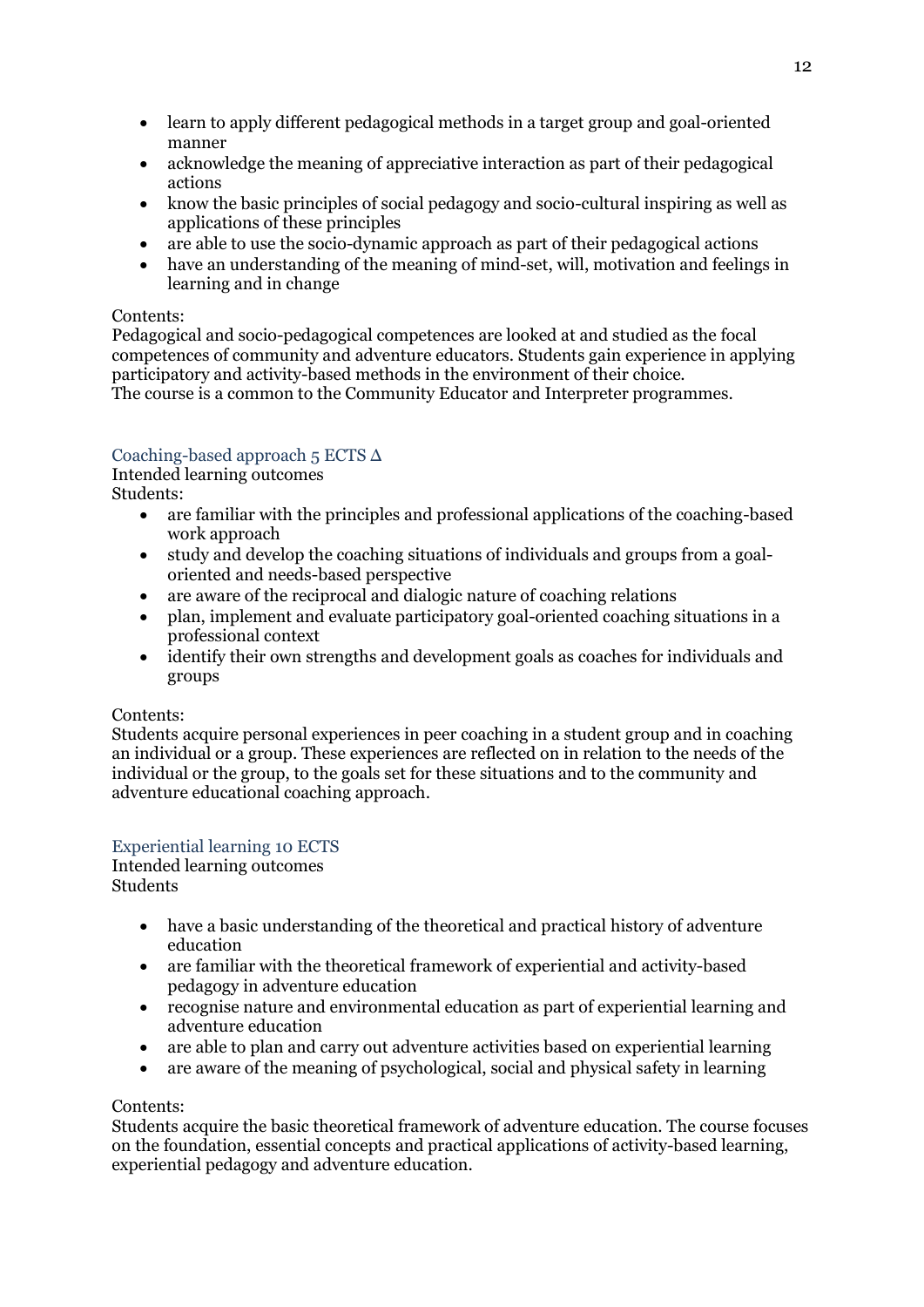# <span id="page-12-0"></span>Leadership in adventure education 10 ECTS

Intended learning outcomes Students

- are familiar with group phenomena and their meaning in adventure education
- are able to identify group processes in different groups
- are able to evaluate their own social actions in a group
- are familiar with different styles of leadership
- know how to promote the safety of a group
- can plan and lead goal-oriented learning processes for different target groups in appropriate learning environments
- are able to evaluate and develop their leadership and decision-making skills

# Contents:

The course coaches the students towards adventure educational leadership. It focuses on group phenomena and group processes, social skills in group activities and in leading groups, safe learning environments and promoting the safety of the group. Attention is paid to the different target groups within adventure education and to the needs and goal-settings of their members. Students learn to plan and lead goal-oriented adventure educational learning processes.

# <span id="page-12-1"></span>Process management in adventure education 10 ECTS

Intended learning outcomes

Students:

- are familiar with the main elements of adventure educational processes and producing them
- are aware of the material and immaterial resources in process and project production
- manage different learning environments
- are able to pay attention to the risk factors of processes and learning environments
- can produce and evaluate adventure educational processes with different target groups

# Contents:

Students develop their skills in practical planning, implementing and evaluating of adventure educational activities. Students acquire a project-based working approach and learn to manage and produce an adventure educational process for an authentic target group. The course is closely connected to the RDI, entrepreneurship and educational programming studies for adventure educators.

# <span id="page-12-2"></span>**TECHNICAL SKILLS IN ADVENTURE EDUCATION 30 ECTS**

The study module consists of reciprocally intertwined courses that coach the students towards the mastery of technical skills needed in adventure education. During the studies, students acquire basic technical knowledge and skills needed in adventure education and understand the meaning of technical skills in goal-oriented processes within educational, instructional and learning processes. Safety and environmental skills intersect the whole module of technical skills, which is integrated with pedagogical skills, and, together, they form the adventure educator's core competency. The courses are carried out in versatile indoor and outdoor learning environments. The studies include practical training and other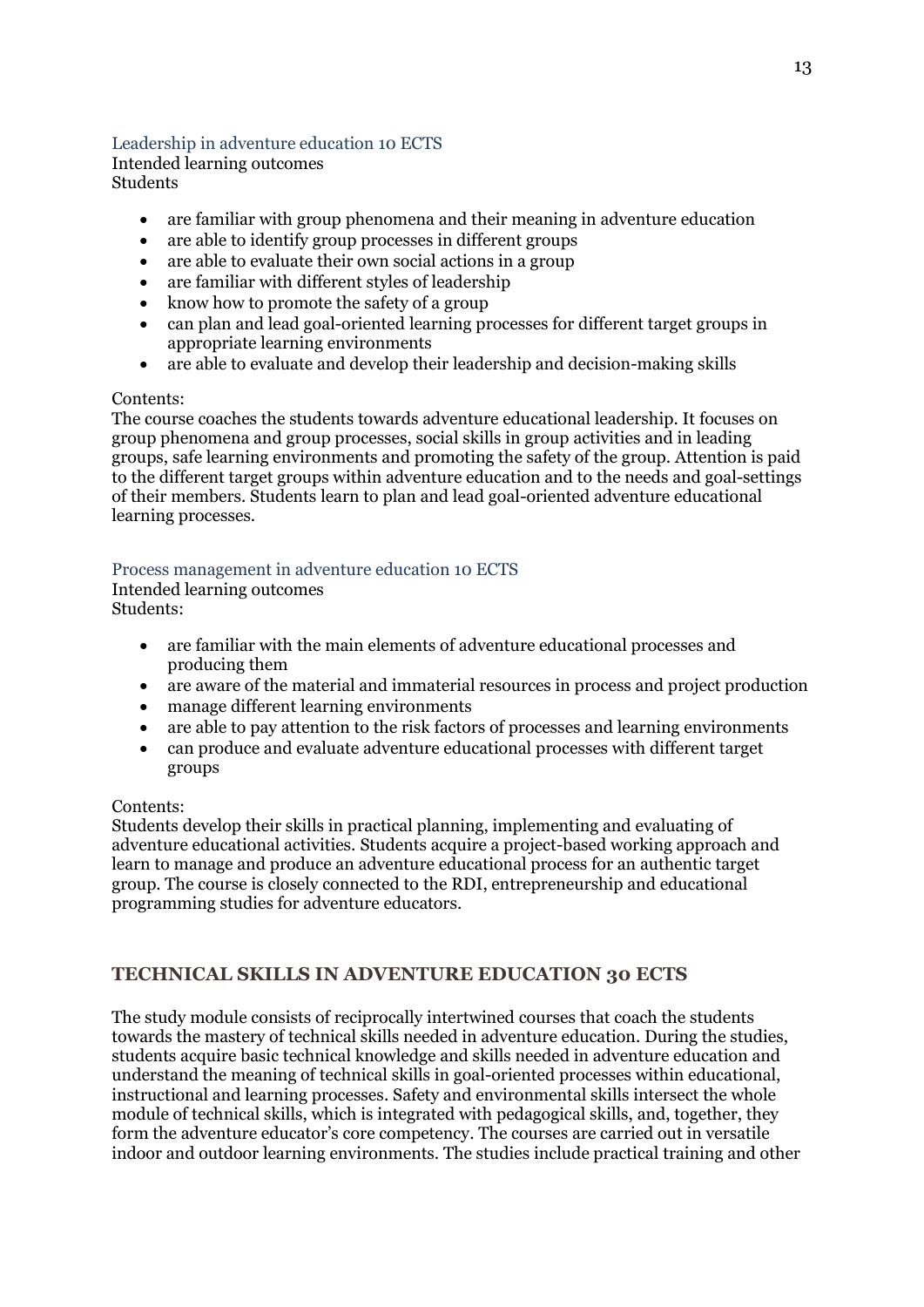forms of collaboration with different workplaces.

<span id="page-13-0"></span>Basic technical skills 10 ECTS

Intended learning outcomes Students:

- are familiar with different adventure educational activities
- are familiar with the basic knowledge and skills in climbing, paddling and hiking and trekking, including general outdoor skills
- have a basic understanding of orienteering as part of technical and outdoor skills
- are able to choose and use the essential equipment related to different adventure and outdoor activities appropriately
- recognise safety and risk factors related to adventure and outdoor activities
- have a basic understanding of learning, instructing and teaching adventure and outdoor skills

#### Contents:

Students familiarise themselves with the different activities and related technical knowledge and skills in adventure education. Students learn the essential equipment used in the different activities. Students acquire an understanding of how to instruct the different adventure and outdoor activities as part of an adventure educational process.

<span id="page-13-1"></span>Intermediate technical skills 10 ECTS

Intended learning outcomes Students:

- master the technical skills needed in climbing, paddling and trekking, including general outdoor skills, in intermediate and demanding conditions
- are able to orienteer as part of different adventure and outdoor activities
- know how to use the equipment related to the different adventure and outdoor activities in different environments
- are familiar with the essential safety procedures and risk factors related to the different conditions during the four seasons
- are able to evaluate their own technical knowledge and skills and to make plans to develop their technical skills further
- are able to instruct and teach technical and outdoor skills in a peer group as well as for different target groups

# Contents:

Students develop their technical skills further in intermediate and demanding conditions. They also acquire experience in winter outdoor activities utilising different equipment. Students learn to observe and consider activity-specific technical viewpoints in managing and instructing adventure educational processes.

# <span id="page-13-2"></span>Advanced technical skills 10 ECTS

Intended learning outcomes Students:

- are able to instruct and teach technical and outdoor skills to different target groups<br>• are able to apply their know-how on equipment
- are able to apply their know-how on equipment
- are able to critically observe and discuss the instructional and learning situations from different viewpoints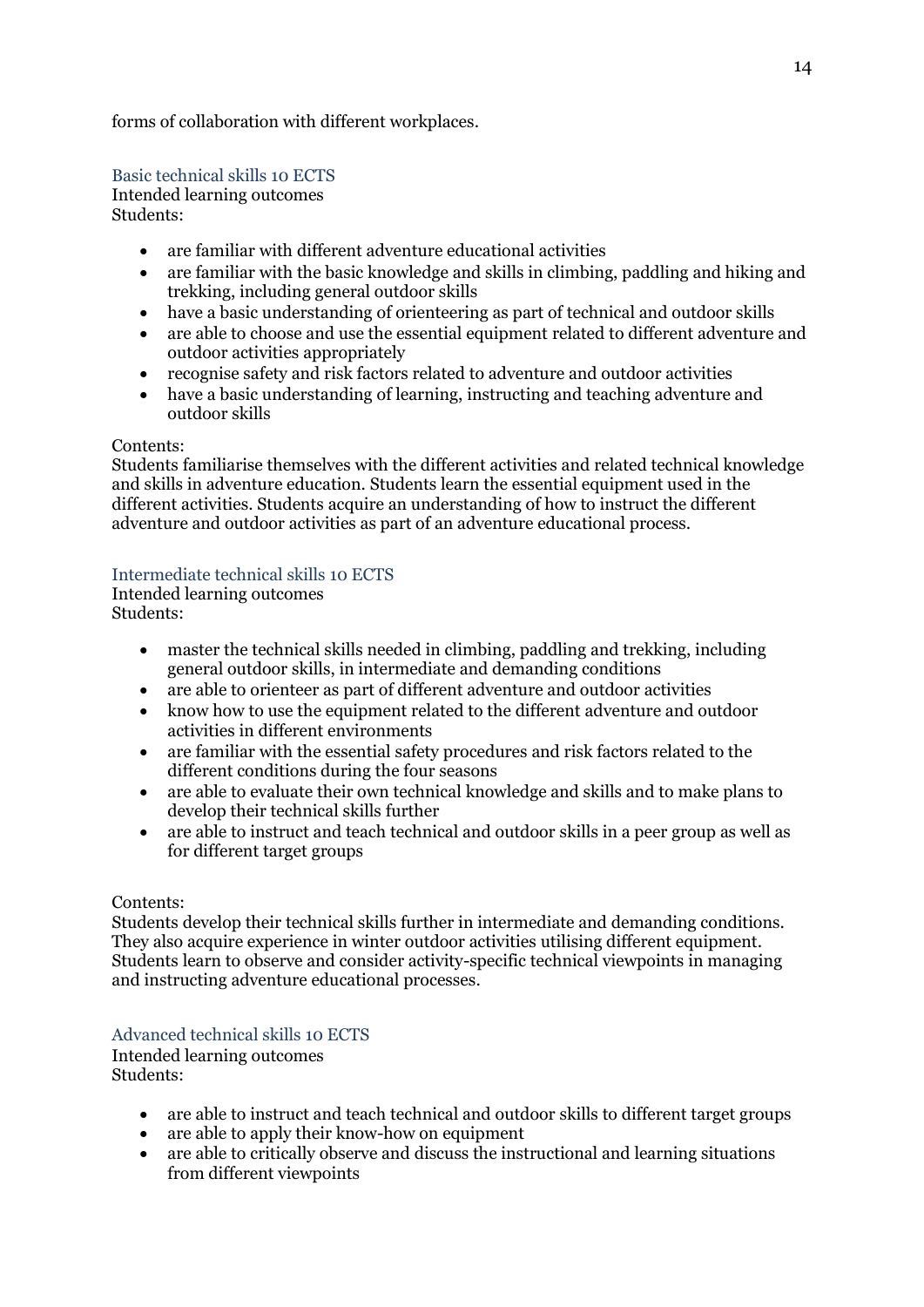- demonstrate continuous learning attitude and interest for maintaining and developing their skills further
- are able to evaluate their own competences in instructing and teaching technical skills and to make realistic plans to develop these competences further

Students strengthen their expertise in technical and outdoor skills and especially their competence in instructing and teaching them. Students may specialise on one or more adventure educational activities and become competent specialists in them (skills demonstration in cooperation with the national federation at stake)

# <span id="page-14-0"></span>**SOCIAL STUDIES 30 ECTS**

Students acquire the essential competences of the social and community dimensions of the community and adventure educator's work. The study module focuses not only on the agency of an individual and enhancing it in different communities and society but also on economics and entrepreneurship. Moreover, students learn social and community communication and interaction.

# <span id="page-14-1"></span>Promotion of agency 5 ECTS  $\Delta$

Intended learning outcomes

Students:

- are familiar with the different ways of observing, studying and explaining the actions of an individual
- are able to use the essential concepts related to the promotion of agency and engagement
- study the social meaning of promoting engagement
- are familiar with the meaning, foundation and applications of the preventive working approach in the community educator's different working environments
- demonstrate that they have acquired knowledge of some work form that supports the well-being, personal engagement and agency of an individual, used in organisational work or in youth work

#### Contents:

This course focuses on the essential approaches and concepts related to the promotion of agency (subjectness, engagement, agency, preventive work, well-being), and the meaning of promoting engagement and well-being in communities and in society. Students familiarise themselves with an RDI-project related to a preventive work form or social reinforcement that aims to promote engagement, functional capacity, well-being or employment. Furthermore, students familiarise themselves with the special themes of promoting agency, such as human rights, equality and democracy education.

# <span id="page-14-2"></span>Communication competence 5 ECTS \*

Intended learning outcomes Students:

- repeat the basics and essential concepts of communication
- are familiar with the different factors that affect communication and different communication situations
- identify different communication situations and communication cultures and are able to operate in them
- develop their media and communication skills in different communication situations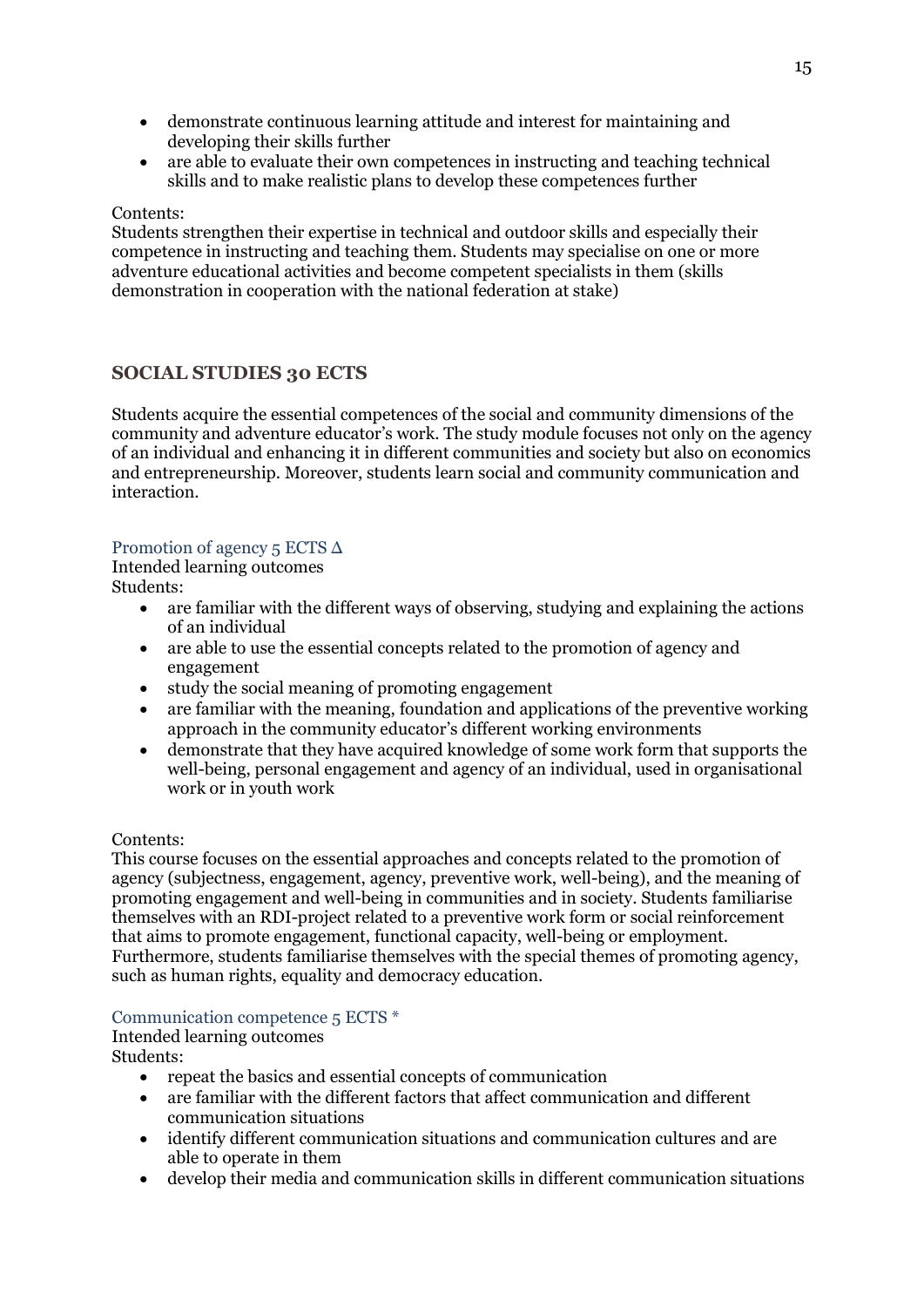are familiar with and able to use and develop the contents and the different forms and channels of communication

### Contents:

Students are familiar with the concept of communicative competence. They acquire basic communication skills and develop them through interaction in different situations. Students are able to use the different media and know how to express themselves in them appropriately. Moreover, students know how to arrange situations that develop interaction and are able use methods that promote equality.

The course is a common to all programmes (Community Educator, Interpreter, Cultural Manager).

#### <span id="page-15-0"></span>Financial planning and management 5 ECTS \*

Intended learning outcomes

Students:

- acquire skills in financial planning, budgeting and financial monitoring
- are familiar with the basic accounting principles and taxation practices and know how to read financial statements
- are familiar with the basics of human resource planning and recruitment
- are able to analyse financial ratios

#### Contents:

Students familiarise themselves with the multiple tasks of financial administration. The course lays the foundation for the community and adventure educator's financial knowledge and skills needed in different sectors.

The course is a common to all programmes (Community Educator, Interpreter, Cultural Manager).

# <span id="page-15-1"></span>Entrepreneurship 5 ECTS \*

Intended learning outcomes

Students:

- perceive entrepreneurship as a potential career choice or as part of their employment
- are aware of the entrepreneurial opportunities in their own field
- are able to productise, market and sell their know-how and the services and products of their own field
- are able to express their ideas in a clear and comprehensible manner and know how to encourage and engage others in creating value-adding activity

#### Contents:

Entrepreneurial mind-set in the changing world of work and in the student's own field. Nature- and adventure-based enterprises as a career opportunity for adventure educators. The course is a common to all programmes (Community Educator, Interpreter, Cultural Manager).

<span id="page-15-2"></span>Basics of business management 5 ECTS \*

Intended learning outcomes

Students:

- are able to choose a suitable type of entrepreneurship and revenue logic for themselves and their business ideas
- are able to draft a realistic business plan
- know how to start and manage a business

Contents: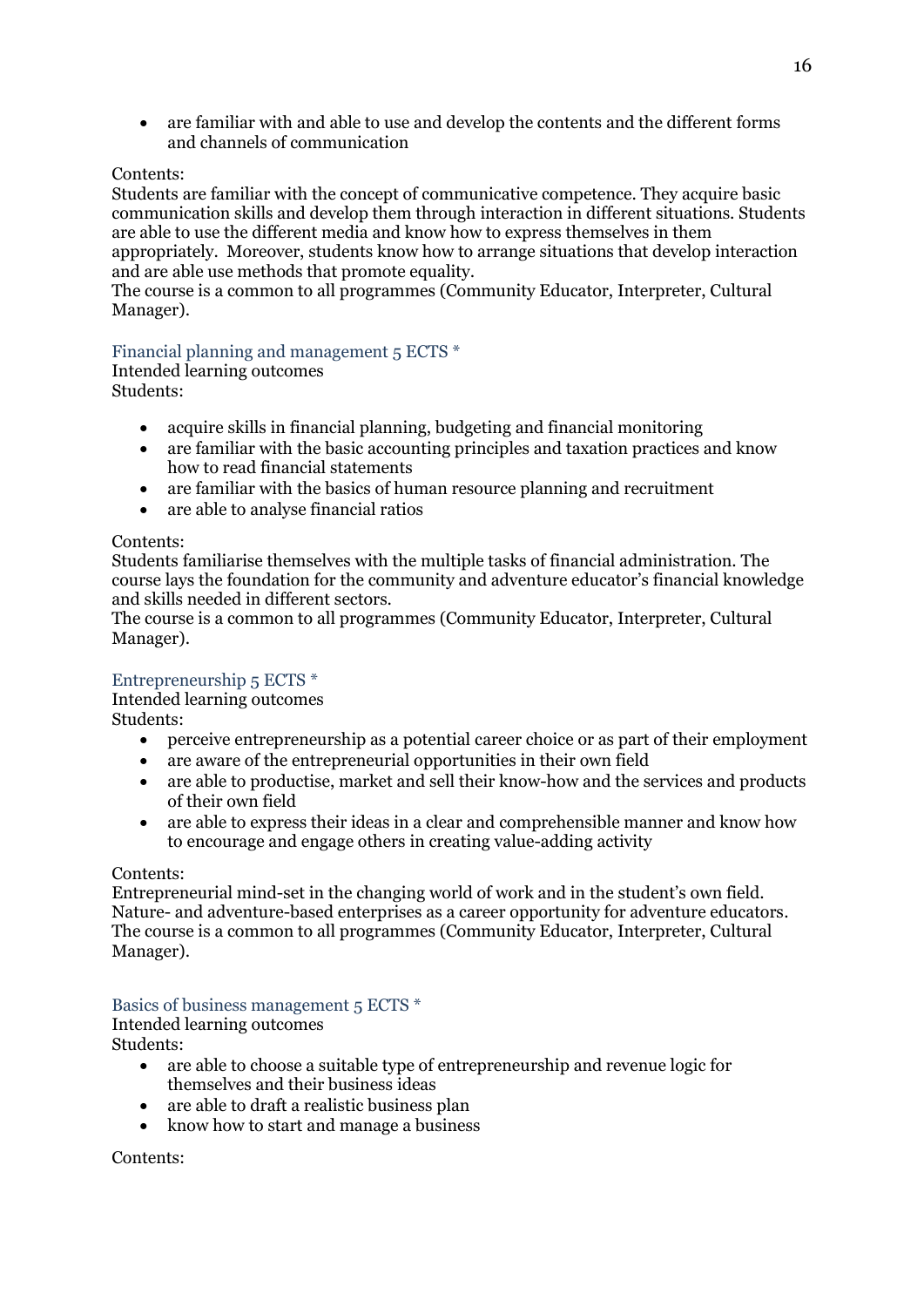Starting and managing a business. The course is a common to all programmes (Community Educator, Interpreter, Cultural Manager).

# <span id="page-16-0"></span>RDI competence 5 ECTS Δ

Intended learning outcomes Students:

- are able to describe the phases of a development project and the factors related to the establishment of a well-functioning project organisation
- are able to apply their knowledge and skills in practical development projects
- are able to promote the creativity and productivity of a group in order to generate successful services
- are able to produce new ideas and solutions dialogically with the working life
- are able to use appropriate sources of finance and know how to develop fundraising

# Contents:

Students familiarise themselves with RDI work in RDI learning environments. Students study the whole project span, starting from the appropriate sources of finance all the way to applying their own know-how in developing the project.

# <span id="page-16-1"></span>**ADVANCED PROFESSIONAL STUDIES:**

# <span id="page-16-2"></span>**PROFESSIONALISM IN ADVENTURE EDUCATION 30 ECTS**

Through the advanced professional studies, community educators with adventure educational orientation strengthen their skills related to developing networks, partnerships and adventure educational programming. Moreover, students strengthen their international and multicultural expertise. The courses within the module are intertwined with the other courses in the final stage of the studies, and may, either partially or completely, be integrated with other courses, Humak's RDI projects or with the partnering networks in working life. The study module can be carried out as long practical training periods and projects that include digital and/or face-to-face coaching.

# <span id="page-16-3"></span>Network and partnership development 15 ECTS Δ

Intended learning outcomes

Students:

- are familiar with the central national and international networks within adventure education
- are familiar with the national and international environments of networking and advocacy
- are able to collaborate with representatives of youth work, organisational work, educational field and nature and adventure-based entrepreneurship
- can perform as developing experts in adventure education in multidisciplinary, multi-professional and multicultural networks
- are able to develop national and international partnerships and networking processes

# Contents:

Students strengthen their knowledge and skills in networking and partnerships. Students familiarise themselves with multidisciplinary, multi-professional, multicultural and international collaboration with different sectors and actors. Partnerships and networking may relate to the planning, implementation and evaluation of e.g. different events, seminars,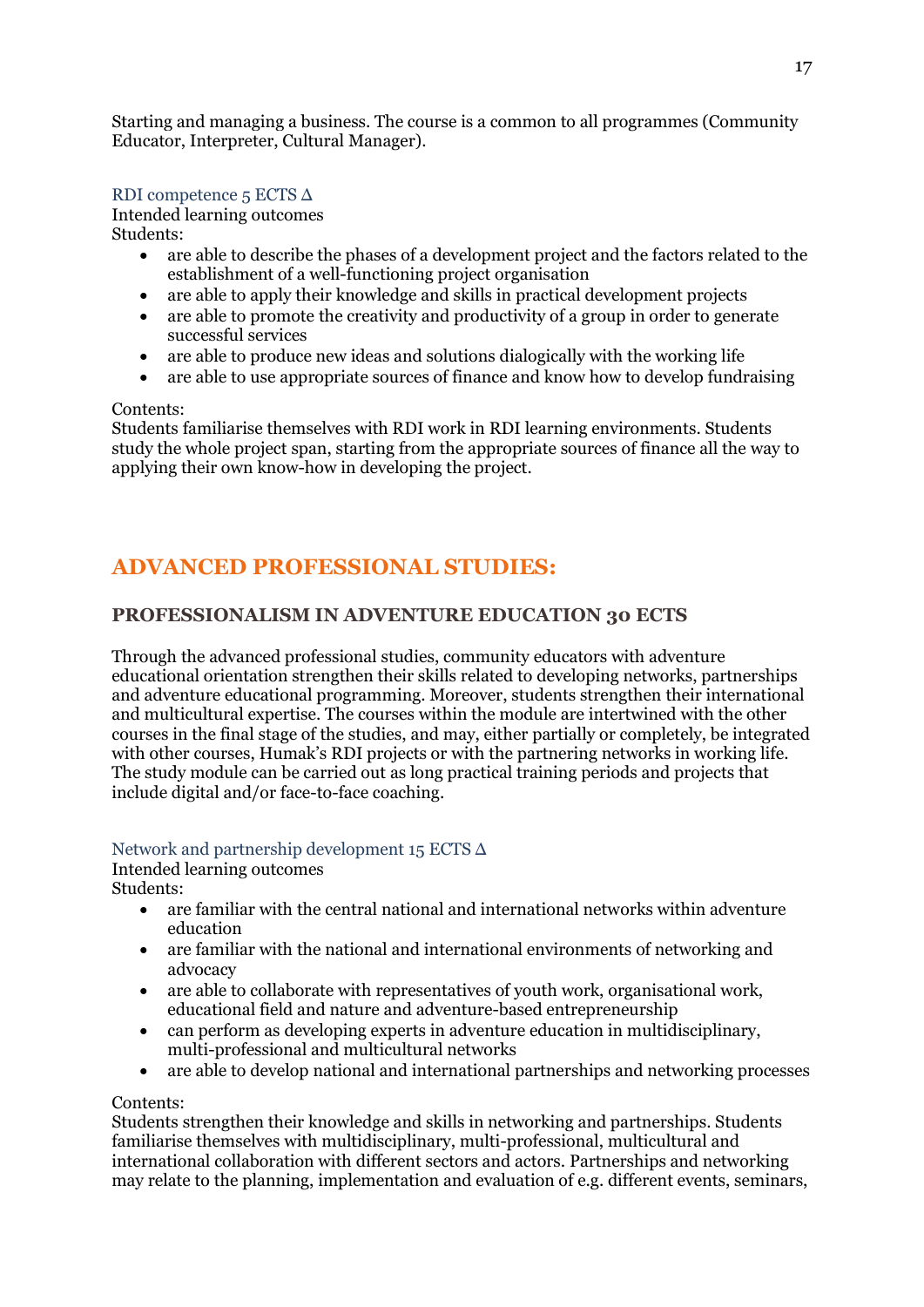projects and training periods or to developing the adventure educational knowledge and skills.

#### <span id="page-17-0"></span>Adventure educational programming 15 ECTS Intended learning outcomes Students:

- are able to identify development needs relating to working life and work-life actors
- know the basics of strategic development
- know the development principles of the different work approaches and cultures, working methods and productisation
- are able to evaluate the goal-settings, effectiveness, productivity and impact of the actions
- are able to implement goal-oriented development operations in practice

#### Contents:

Students develop the operations of the different actors, communities and organisations within the field and its different sectors from an adventure educational viewpoint with adventure educational methods. The development work can also be targeted at the different forms and models of action, working methods or products within adventure education.

# <span id="page-17-1"></span>**STUDIES IN APPLIED RESEARCH AND DEVELOPMENT 30 ECTS**

Through the studies in applied research and development, students learn to apply the methods of research and development in their own profession. They are able to identify development needs both within work approaches and work structures and to seek reasoned solutions. Students are aware of the basic ethical principles of research and development work and understand the meaning of critical and wide-ranged information in development work. Students are able to apply community-based approaches to organise and manage development processes. Moreover, the courses coach the students to manage their own final project (bachelor's thesis) and to utilise applicable methods in it.

The studies in applied research and development form a module that is to be carried out in collaboration with workplaces. The final project (bachelor's thesis) may be integrated with the other advanced studies. In the studies in applied research and development, students are encouraged to seek and use methods that support community-based learning, even in the final project.

#### <span id="page-17-2"></span>Development methods 5 ECTS \*

Intended learning outcomes Students:

- are able to identify development needs related to work approaches and to draft development plans
- are able to apply the methods of community-based development work
- are able to create a plan for a survey, interview or observation, to implement the plan, and, at a basic level, to analyse the data acquired through these methods
- know how to plan and implement a minor evaluation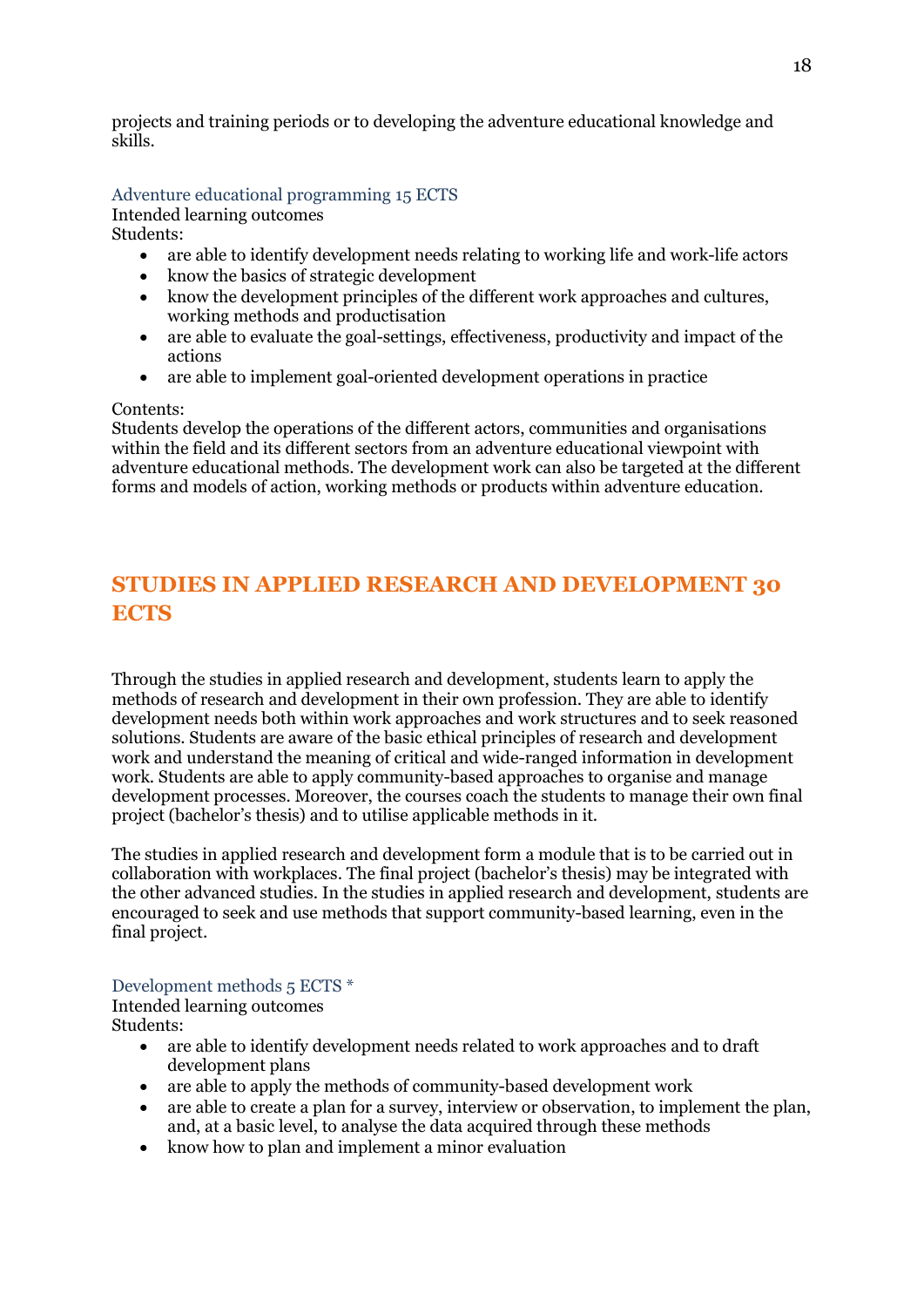are able to apply source criticism and to act in an ethically sustainable manner within development work

#### Contents:

The course focuses on the methods of research and development work and their practical applications. Moreover, students learn to understand the meaning of research ethics and source criticism for research and development work. The course can have a work-based learning approach.

### <span id="page-18-0"></span>Research-based development 5 ECTS \*

Intended learning outcomes Students:

- are able to identify needs for developing work structures and to plan a development process
- are able to explain the meaning of development work in their professional field
- are able to apply the approaches and methods of research-based development work
- are able to evaluate the effects of actions taken and to explaining the meaning of evaluating the impact
- are able to report the phases and results of development work clearly and explicitly

#### Contents:

This course aims to strengthen the students' knowledge on research-based development methods and their skills in process management. The learning process advances from developing work approaches to developing work structures. Where possible, assignments are implemented as work-based learning.

#### <span id="page-18-1"></span>Development practices 5 ECTS \*

Intended learning outcomes

Students:

- are able to explain the meaning of personal engagement in community-based development work and to implement community-based development processes
- are able to use multiple sources of information in a versatile way in order to lay a foundation for development work
- are able to reason their viewpoints and to validate the results of development work
- are able to write clear and explicit expert texts
- are able to give and receive constructive feedback and evaluate their actions

#### Contents:

Students are able to apply participatory methods in development processes. They deepen their understanding of different methods and know how to act in a community reinforcing manner. Moreover, students are able to present reasoned arguments and express their views clearly and explicitly both orally and in writing. The course can have a work-based learning approach and it can be integrated in the thesis/final project of a student or a student group.

# <span id="page-18-2"></span>Bachelor's thesis (final project) 15 ECTS \*

Intended learning outcome

Students:

- are able to develop working life practices in a concrete manner
- are able to apply the methods of development work in their own work
- are able to utilise information sources relevant to their professional field
- are able to write clear and explicit expert texts